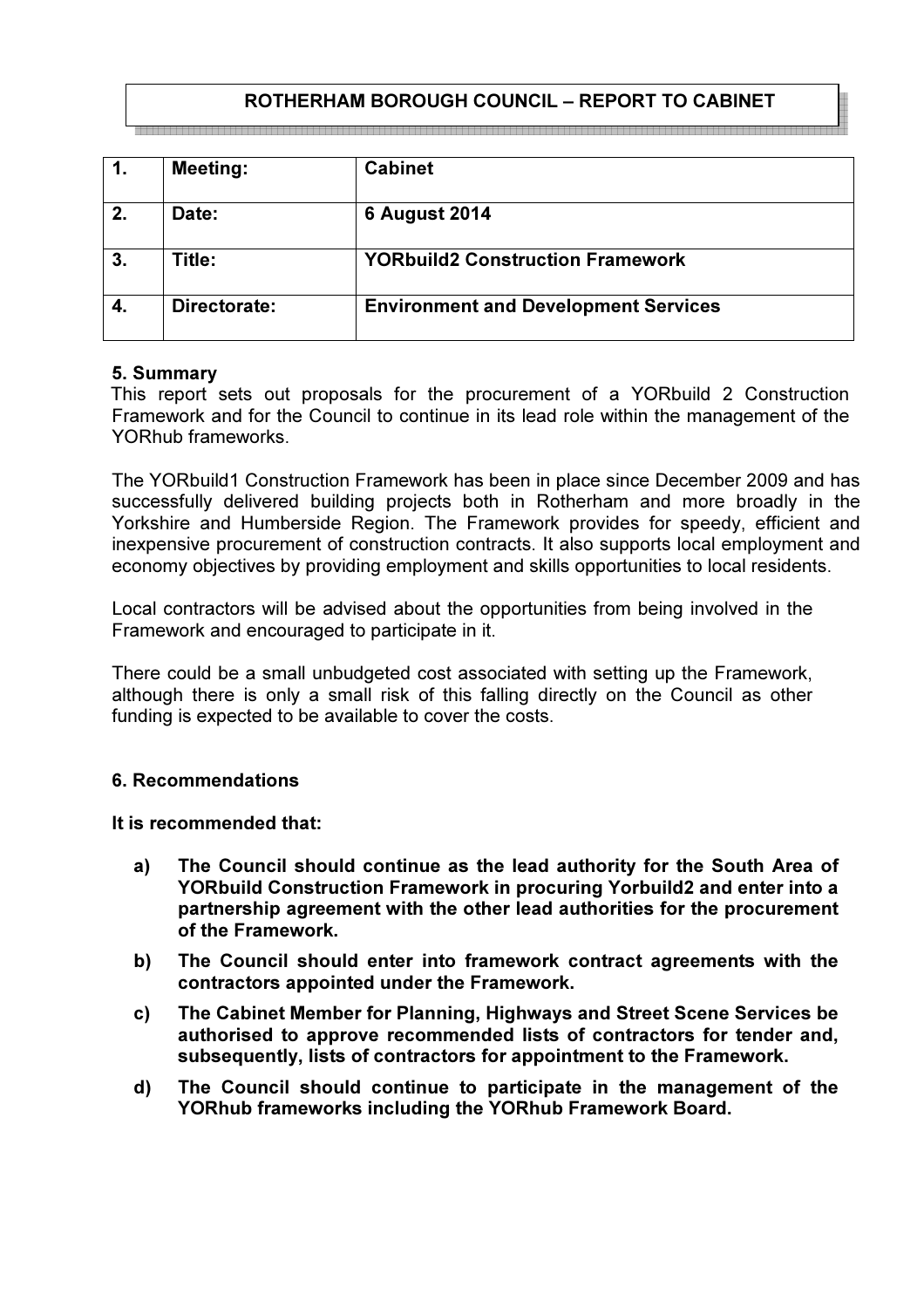## 7. Proposals and Details

- 7.1 The main benefit of the OJEU-compliant YORbuild Construction Framework, and the resulting availability of contractors through the framework, is the avoidance of lengthy and costly contractor procurement exercises. On occasions, the ability to use the Framework also enables the Council to access funding opportunities that have a short response timescale, for example from the Homes and Communities Agency.
- 7.2 Other benefits have included the provision of Employment and Skills opportunities, delivering good numbers of apprentice-weeks, school visits / workshops and of people progressing into full time employment. In Rotherham, over 900 apprentice weeks have been provided; 566 students have participated in site visits and 388 students have attended skills workshops. Most notably, 45 Rotherham people have progressed into employment through the YORbuild framework.
- 7.3 The appointment of contractors to the original YORbuild1 Framework was for a period of 4 years with an option to extend by 2 years subject to satisfactory performance. That option was exercised so that the end date for the YORbuild1 framework is November 2015. Other construction frameworks in the same style have also now been set up for consultants (YORconsult) and civil engineering and highways works (YORcivil). All of the frameworks are now branded under the 'YORhub' banner and have similar end dates.
- 7.4 The benefits of using these frameworks and partnership working remain. In fact, renewal of the arrangement would help protect against rising prices as the private sector construction market begins to recover. The use of frameworks will also result in cheaper project procurement by avoiding the cost of tendering for any construction projects.
- 7.5 A number of lessons have been learned from use of the frameworks and future arrangements will be adjusted to take account of these:
	- The Lotting structure (dividing the framework into pools based on value) will be reviewed to ensure sufficient competition is achieved without making the pool of contractors too large to make it unattractive to bidders.
	- Lower value bands will be set up to encourage involvement by SMEs and local contractors. A suitable advertising strategy will be drawn up to ensure that local contractors are forewarned and kept informed of opportunities.
	- The use of a single form of construction contract (the NEC form) has proved a barrier to use by some organisations and it is proposed to widen the framework to allow other forms of construction contract.
	- Lots could be added for Affordable/social housing, heritage and prefabrication (including modular building construction) to extend the opportunities available.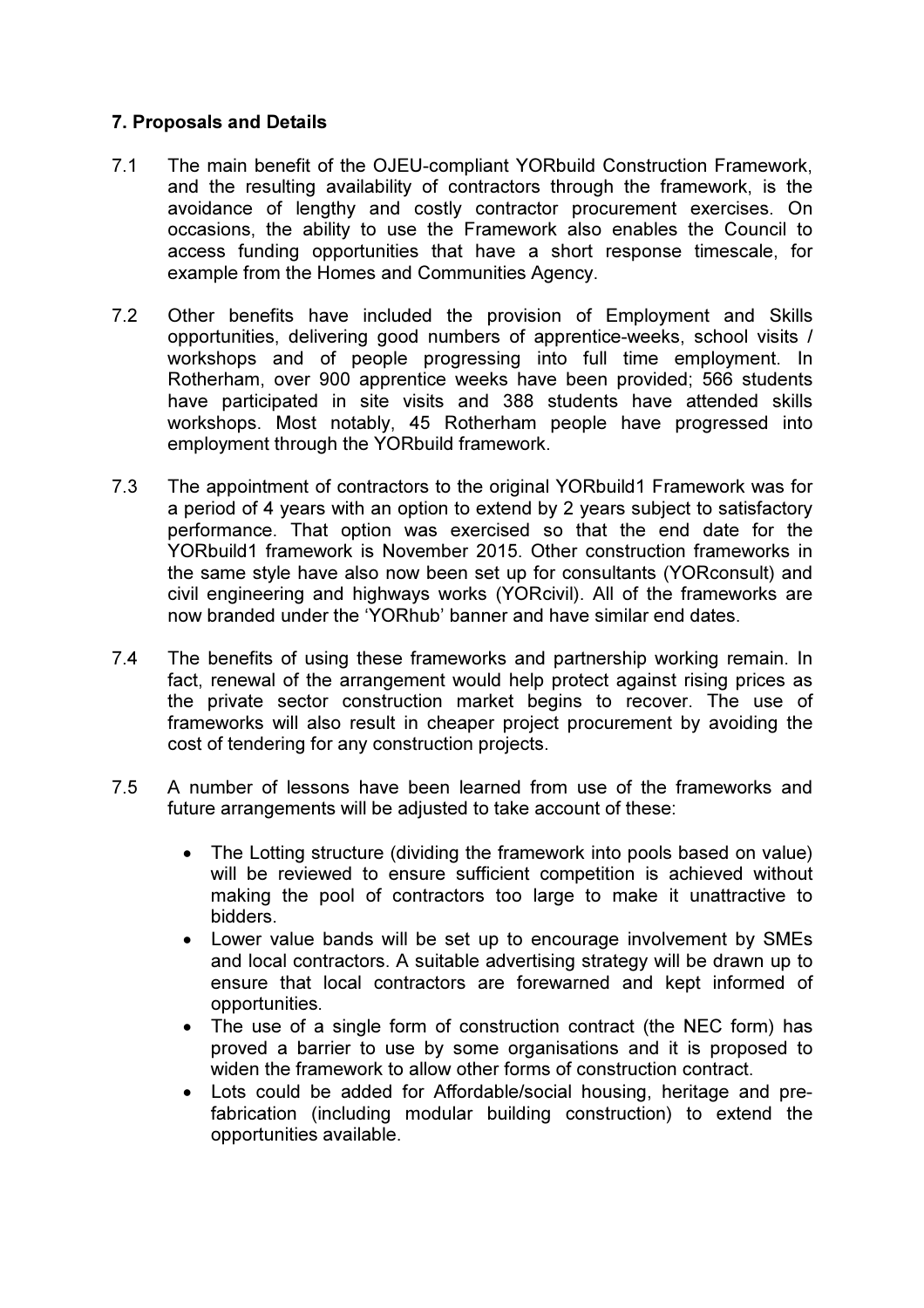- A number of briefing and help sessions will be held to advise and support contractors, particularly SMEs, in applying for places on the frameworks. Two of these events will be held in Rotherham.
- 7.6 Rotherham MBC has taken a regional lead in the frameworks and retained its reputation in providing construction procurement services to bodies such as South and West Yorkshire Police, charitable bodies and all of the South Yorkshire Councils. The Council has derived income from the framework for providing these procurement services. In addition, our position has led to opportunities to carry out other services to clients such as design, procurement and contact / project management.
- 7.7 Due to the benefits described above it is proposed to continue to be the lead authority (Framework Authority) for a new South Area contractors' framework (YORbuild2). Sheffield City Council is the Framework Authority for YORconsult and Barnsley MBC has that role for YORcivil. If Rotherham MBC decides not to take part in YORbuild2 then it is likely that either of these Councils will step in, denying Rotherham the commercial opportunities that come along with being recognised as Framework Authority and potentially adversely affecting the positive reputation the Council has built up through these services.
- 7.8 In order to comply with EU procurement rules, the Framework will need to be advertised in the OJEU. It is currently proposed to advertise for expressions of interest using a Pre-Qualification Questionnaire, then draw up a shortlist to tender for standard pricing elements. The draft programme requires placing the advert in the OJEU in October 2014. Rotherham MBC, as Framework Authority, would enter into a framework agreement with the appointed contractors. However, the appointment to any individual project contract would remain with the commissioning authority, together with any contractual risk.
- 7.9 As the framework tender process progresses, it is proposed that the Cabinet Member for Planning, Highways and Street Scene Services approves the recommended lists of contractors for tender and subsequently the lists of contractors for appointment to the Framework. The new framework would commence in November 2015.
- 7.10 The YORbuild framework is governed by a Board made of senior Council officers from the framework authorities. Since the formation of the consultants and highways frameworks, this Board has been renamed the YORhub board. If the Council continues to be the Framework Authority for YORbuild 2 then it would still be represented on the YORhub Board.
- 7.11 The Council itself would continue to use the framework for appropriate projects, where this would lead to best value.
- 7.12 It should be noted that the Council is already operating a standing list of contractors work for construction works valued below £150k (Minute 121of the 7<sup>th</sup> April 2014 Cabinet Member for Regeneration and Development refers),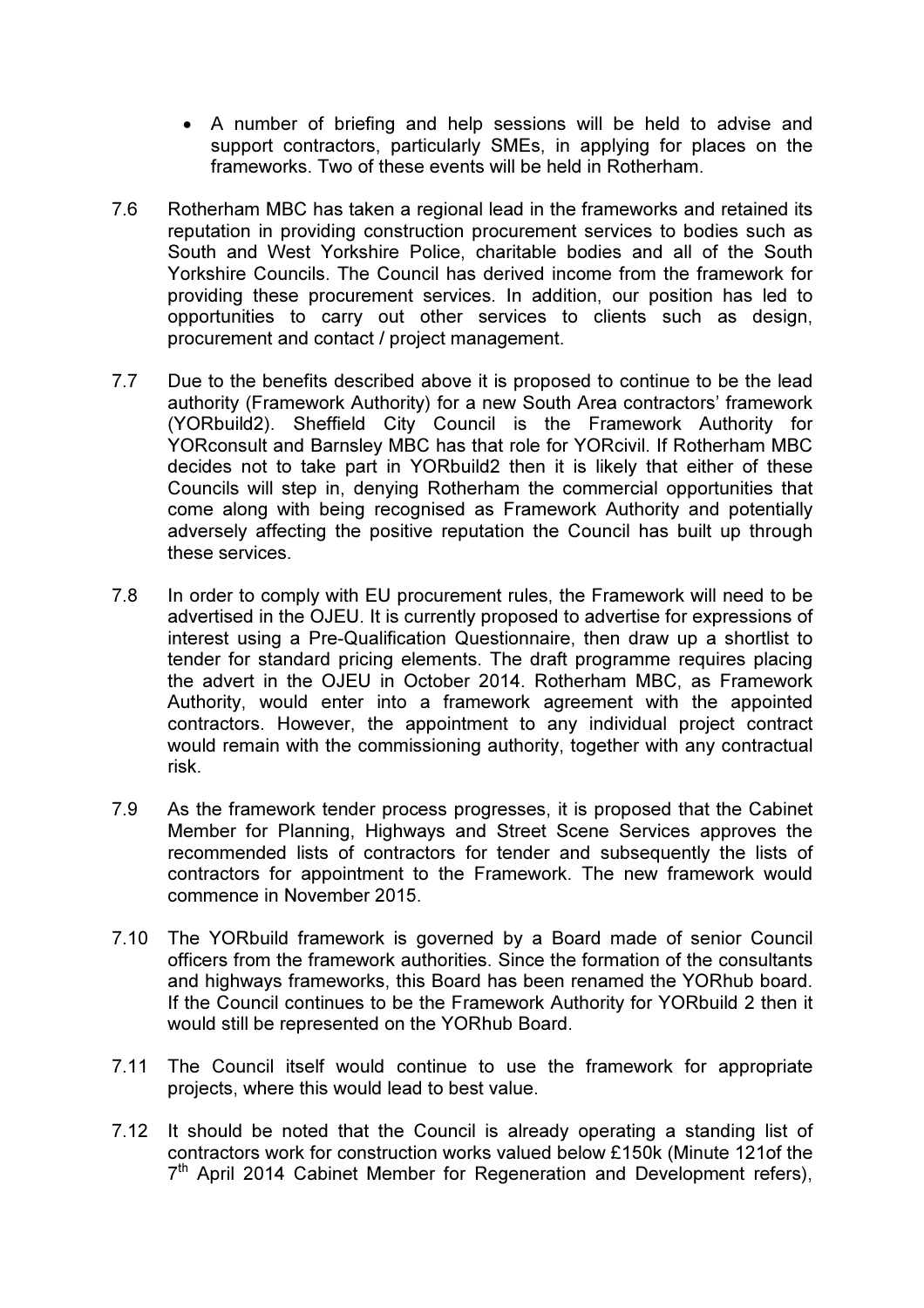whereby the scoring mechanism is weighted to support opportunities for local contractors. This standing list will be used for appropriate projects and for those for which the Yorbuild framework is not suitable.

#### 8. Finance

- 8.1 It is estimated that the procurement costs for Yorbuild2 will be in the region of £230k, based on experiences in YORconsult and YORcivil. These costs are predominantly for officer time from the administering authorities.
- 8.2 The Regional LEPs are being asked to contribute to or meet the costs from the Regional Growth funds, in reflection of the benefits to employment and training from the framework. Should that route of funding prove unsuccessful, it is proposed that some or all of the procurement costs could be met from surpluses currently being generated through the YORcivil framework. Other sources of funding are also being investigated.
- 8.3 The fall-back position would be for each of the four framework authorities (Rotherham MBC, East Riding of Yorkshire Council, Leeds CC and Scarborough BC) to fund the procurement of YORbuild2 and recover the costs through framework call-off income. This may mean that the costs may not be recovered within the year expended. The maximum potential total costs to Rotherham MBC would be between £50 and £70k, falling on the Asset Management fee-trading account.
- 8.4 Overall, we see little risk in being able to recover set-up costs through the routes outlined above.
- 8.4 Additionally, it is worth noting that the Council derives approximately £25k income p.a. from acting as Framework Authority and procuring work for other organisations, and there are opportunities to gain further income from additional services offered to Framework users. If necessary, this could be used to offset any costs.

### 9. Risks and Uncertainties

- 9.1 There is a risk that the 22 local authorities and other public bodies within the YORbuild region do not fully support the Framework. If insufficient projects are commissioned through the Framework, there is a risk that operating costs of approximately £167k for the whole framework exceed income. To mitigate against this, the operating model will adopt a prudent estimate of income and operating costs will be reflective of this.
- 9.2 The contractual arrangements for individual commissions will be between the relevant contractor and council / public body. There would be no contractual risk to Rotherham MBC.
- 9.3 There is a risk that the local contractors and SMEs do not apply for or are not successful in getting places on the framework. A suitable advertising strategy